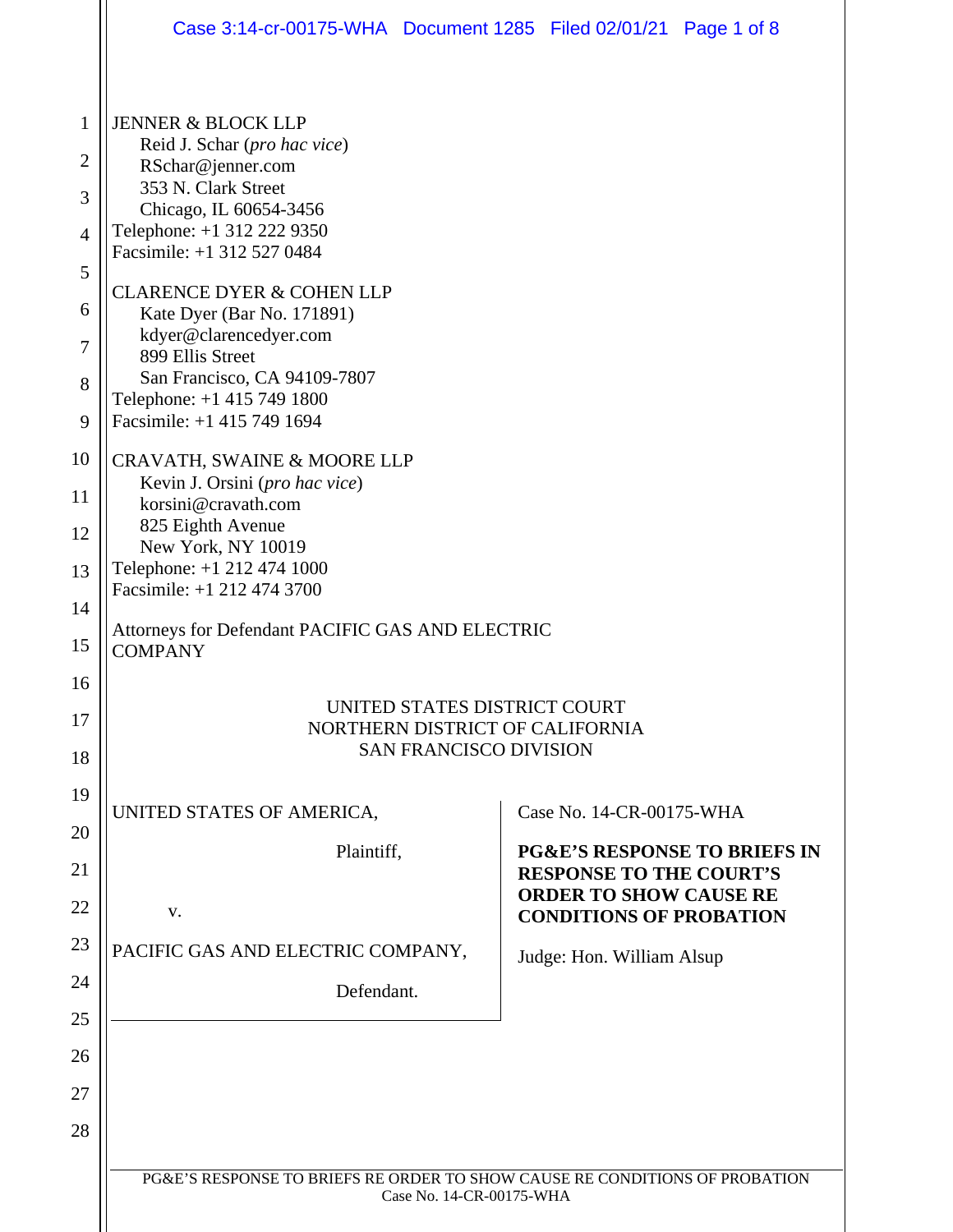2 3 4 PG&E respectfully submits this response to the Government's January 25, 2021 submission regarding the Court's order to show cause proposing new conditions of probation (Dkt. 1282) and to Alex Cannara and Gene A. Nelson's January 27, 2021 amicus curiae brief (Dkt. 1283).

The Court's order to show cause came after the Court requested and received extensive submissions from PG&E about the nature of PG&E's processes for determining which distribution circuits to de-energize during Public Safety Power Shutoff ("PSPS") events. (*See*  Dkts. 1250; 1265; 1271.) The issue posed by the Court's December 29, 2020 order to show cause was whether further conditions of probation should be imposed requiring PG&E, in deciding which distribution circuits to de-energize during PSPS events, to take into account known hazard trees and limbs. (Dkt. 1277.)

As set forth in PG&E's January 20, 2021 submission, PG&E agreed to take into account known hazard trees and limbs in making de-energization decisions during PSPS events, and proposed specific supplemental language to ensure that it would be clear how a PSPS event would be implemented with the use of the new, additional criteria. (Dkt. 1279.) In the Government's January 25, 2021 filing, the Government proposed, for clarity's sake, language modifying PG&E's supplemented Proposed Conditions (Dkt. 1282)—language with which PG&E agrees. Thus, the Court and the Parties are in agreement on the issue that has been the focus of the filings before the Court for the past several months: PG&E taking known hazard trees and limbs into account when making de-energization decisions during PSPS events.

22 23 24 25 26 After the Court's order to show cause concerning whether it should order additional conditions of probation on that issue, and after the Parties reached agreement on supplementing and clarifying the Proposed Conditions, amici filed a brief on January 27, 2021. (Dkt. 1283.) The brief does not seek to provide the Court with additional information or analysis that may help the Court decide whether to adopt the Proposed Conditions, but rather the bulk of the submission tries to graft onto the Court's order to show cause four *new* proposed conditions that bear no meaningful relation to the Proposed Conditions or the Parties' briefing. Amici's

28

27

1

5

6

7

8

9

10

11

12

13

14

15

16

17

18

19

20

21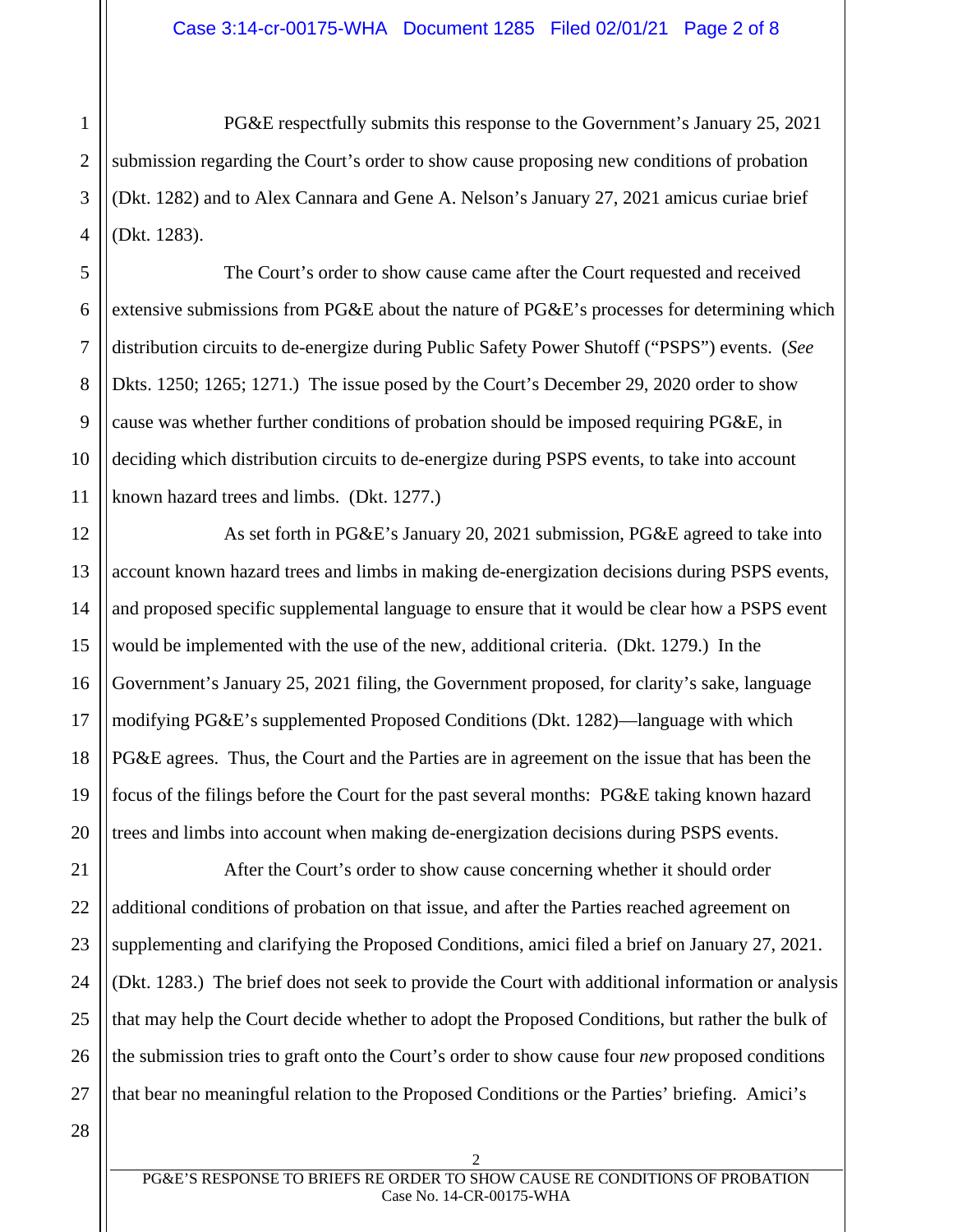1 2 3 4 5 submission comes without having built a record with respect to any of their proposals and without giving any acknowledgement to the disruption that the proposals, if adopted, would cause to existing safety efforts PG&E is carrying out in coordination with the Federal Monitor, the Wildfire Safety Division, the CPUC and the California Governor's Office Operational Observer.

6

7

8

9

10

11

12

13

14

15

16

17

18

19

20

21

22

23

24

25

26

Amici's proposals should be rejected.

### **1. PG&E Agrees with the Government's Reformulation of PG&E's and the Court's Proposed Conditions**

In the Government's January 25 filing, it explained that it had no objection to the supplemental language proposed by PG&E for the Proposed Conditions, stating that "PG&E's filings make clear that the models used to determine whether to engage PSPS are complex, and the competing considerations are weighty given the safety risks and other ill effects of shutting off the power". (Dkt. 1282 at 2.) The Government also stated that "PG&E's proposal to use experts to develop thresholds over the coming months and share them with the Court and the Monitor is reasonable". (*Id.*)

For Proposed Condition 11, the Government suggested an alternative formulation so that the condition would "be more clearly worded" than PG&E's formulation. (*Id.*) PG&E accepts the Government's clarifying proposal and has no objection to the Court adopting the Proposed Conditions as supplemented by PG&E in its January 20 filing and clarified by the Government. $1$ 

Accordingly, the Parties to this proceeding agree on proposed probation conditions as set forth in Appendix A hereto, and they may be entered by the Court on an agreed basis.

<sup>28</sup> <sup>1</sup> As previously noted, PG&E reserves all of its rights relating to such arguments to the extent the Proposed Conditions are not adopted as supplemented. (*See* Dkt. 1279 at 3 n.2.)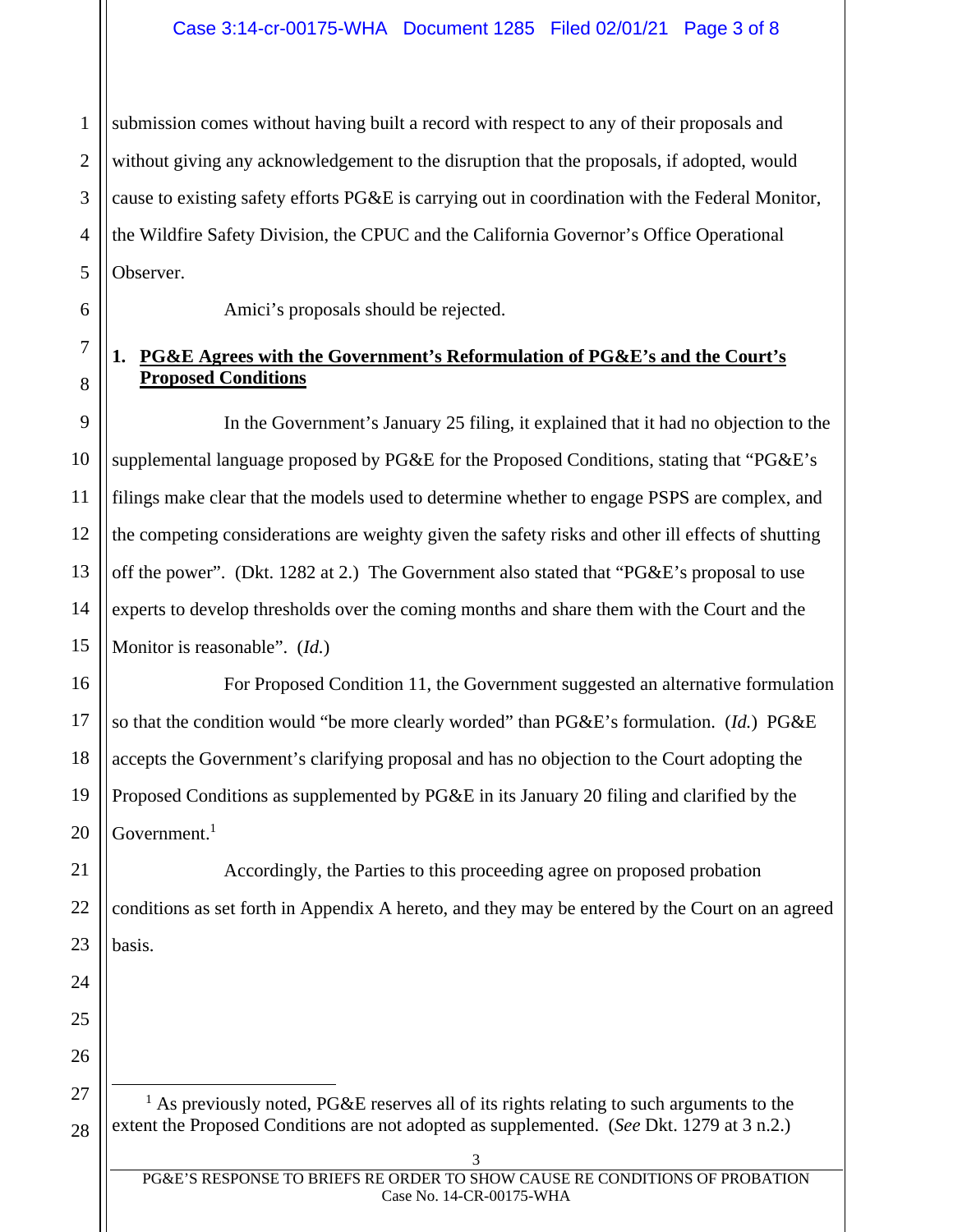# 1 2

3

4

5

## **2. Amici's Proposals Lack Merit**

Amici argue that the supplemented and clarified Proposed Conditions acceptable to both PG&E and the Government should be cast aside, and that the Court should retain its original formulations, subject to vague and unclear modifications proposed by amici themselves.2 Amici's arguments lack merit.

6 7 8 9 10 11 12 13 14 15 *First*, amici argue that the Court should not supplement Proposed Condition 11 to specify that the expansion of PSPS events beyond their existing footprints will be based on vegetation that is found to require remediation on a Priority 1 or Priority 2 basis. But the focus on Priority 1 and Priority 2 vegetation is fundamental to PG&E's agreement to the Proposed Conditions to ensure that the conditions are tailored to effectively mitigate wildfire risk in light of the safety risks and disruptions that come with wider-scale blackouts. As explained in PG&E's response to the order to show cause, PG&E's existing PSPS protocols—which resulted in seven separate de-energization events in the fourth quarter of 2020—aim to de-energize areas that pose sufficient risk of a catastrophic fire even when vegetation is healthy and compliant with all applicable regulations. The issue here is whether those blackouts should be *expanded* to account for areas that pose less weather risk on the basis of hazard trees. It is critical that the public, PG&E's expert regulators, and the men and women implementing PSPS events have a shared and common understanding of the triggers for these larger and longer blackouts and that those triggers be based on the presence of trees or limbs that present an elevated safety risk substantially above that posed by healthy trees. (*See* Dkt. 1279.)

 $2$  Amici contend that the Court should expand the Proposed Conditions beyond the language the Court originally proposed by adding the following bolded language for vegetation that PG&E must take into account when conducting PSPS events: "trees and/or limbs bordering those lines remain in violation of Public Resources Code Section 4293, GO 95, **the California Public Utilities Code, the CPUC's Orders, Decisions, or rules,** FERC FAC-003-4, and/or its own wildfire mitigation plan **as approved by the CPUC**". (Dkt. 1283 at 2.) Amici do not explain why these additional provisions should be added to the Proposed Conditions or what additional trees or limbs it would apply to. Indeed, there is no clear articulation as to why these additions are necessary or appropriate, or how they would further public safety, leaving PG&E unable to further respond.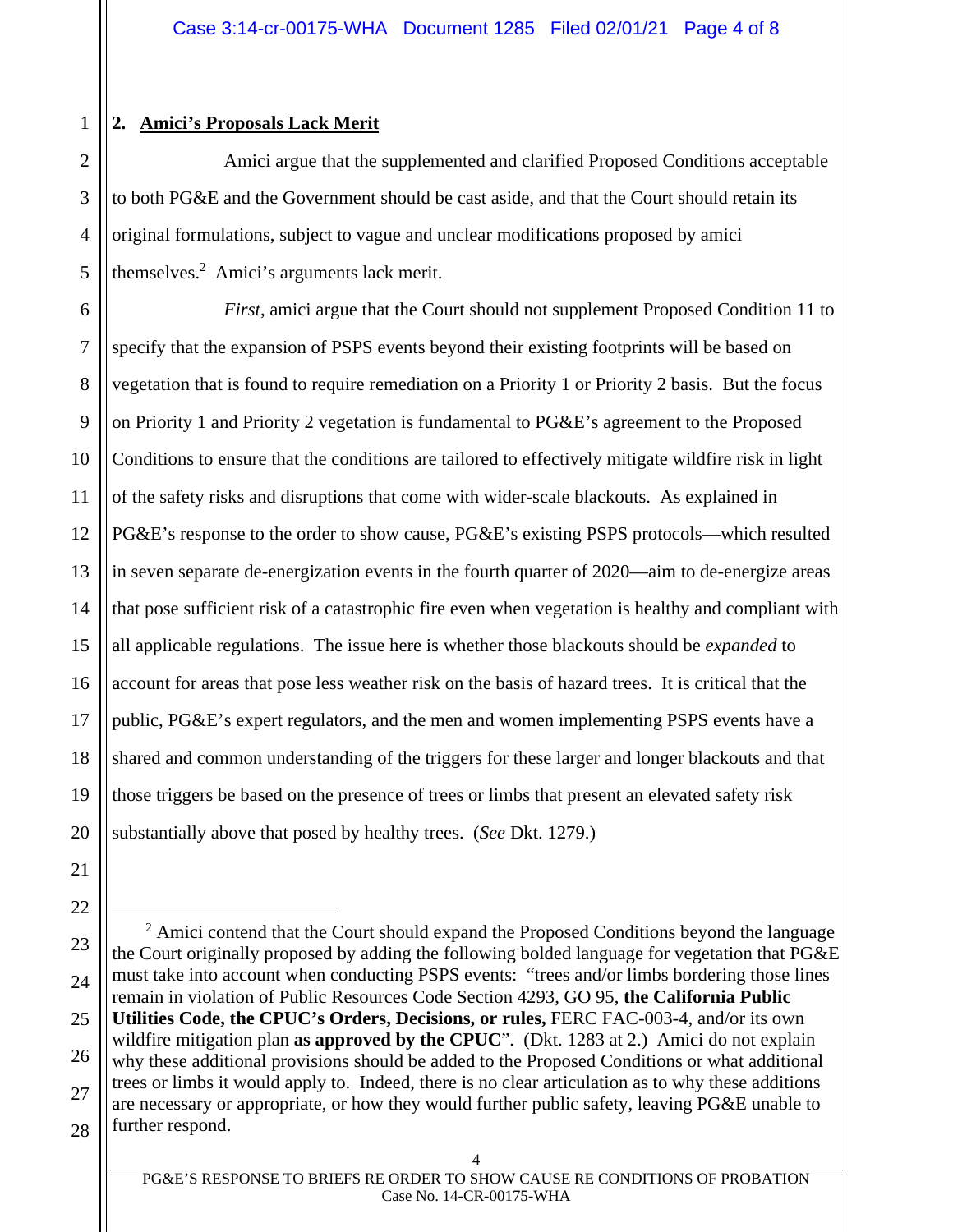Nothing in amici's brief suggests that PG&E is drawing the line in the wrong place. Amici present no analysis or evidence that trees identified for work on a non-priority basis present a substantially elevated safety risk in a windstorm compared to other trees, nor do amici consider that greatly expanding and prolonging PSPS events on the basis of such trees would inflict serious safety risks, economic costs and other hardships on the residents and businesses of Northern California. While amici contend that it is unclear when each of Priority 1 and Priority 2 designations is called for, PG&E provided the definitions of Priority 1 and Priority 2 tags in its January 20 filing. (Dkt. 1279 at 5.)

*Second*, amici contend that PG&E proposes to exclude from the PSPS decisionmaking set forth in the Proposed Conditions any outstanding vegetation management work for which there is an "access issue". (Dkt. 1283 at 26-28.) That is not PG&E's proposal. Rather, access issues were noted in PG&E's January 20 filing only in the context of explaining the time table set by PG&E's policies for completing vegetation management work and, in that context, PG&E noted that access issues—such as a customer refusal or governmental permissions—are a reason that the general time tables may not apply to a given tree. (Dkt. 1279 at 5.) To be clear, PG&E's supplemented Proposed Conditions would not exclude Priority 1 and Priority 2 trees from being taken into account for PSPS events based on whether access issues had delayed PG&E from completing the work.

*Third*, amici object to the July 1, 2021 effective date contained in PG&E's Proposed Conditions. (Dkt. 1283 at 24.) Amici appear to assert that, because PG&E is required to "maintain records and an auditable maintenance program", PG&E must be able to implement the conditions "immediately". (*Id.*) But simply having records of outstanding Priority 1 and Priority 2 trees—which PG&E does—does not allow PG&E to readily incorporate the Proposed Conditions into the PSPS-scoping process in the limited timeframes available for PSPS decisionmaking. (*See* Dkt. 1265 at 15-16.) Rather, PG&E must build, test and optimize the tools and procedures needed to make Priority 1 and Priority 2 tree data available in a manner that can be

1

2

3

4

5

6

7

8

9

10

11

12

13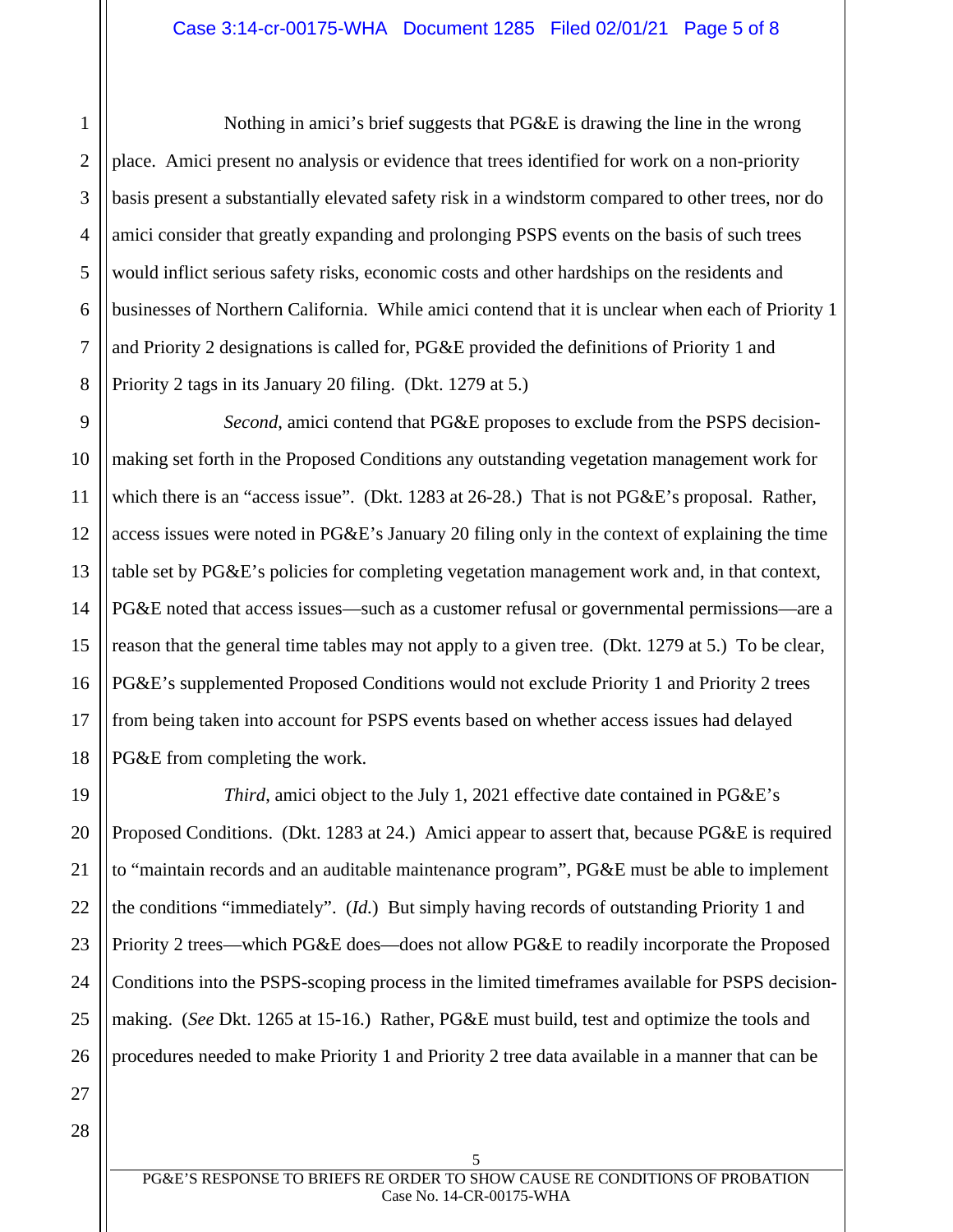1 2 integrated with the meteorological and other tools used to scope PSPS events on a near real-time basis.

4 6 8 Moreover, as explained in PG&E's January 20 filing, PG&E will need to perform expert analyses to establish a data informed fire-risk threshold for triggering potential de-energizations based on the presence of Priority 1 or Priority 2 trees. (Dkt. 1279 at 7.) PG&E has proposed sharing those thresholds with the Monitor and the Court within three months. The proposed date of July 1, 2021 makes clear that the necessary work should be completed and in place before this year's peak fire season.

9 10 11 12 13 14 15 16 17 18 19 20 21 22 23 *Fourth*, seeking to supplant the role of the Court, the Monitor and the Government, amici's brief goes well beyond the Proposed Conditions raised by the Court and discussed by the Parties to propose amici's own probation conditions. These proposals would disrupt and interfere with PG&E's existing safety initiatives on the covered issues, which are done in coordination with engaged and informed third parties, including the Monitor, the CPUC, the Wildfire Safety Division, and the California Governor's Office Operational Observer. The record is bereft of evidence supporting the new third-party proposed probations conditions. If either the Court or the Government had proposed the new conditions, such evidence would be required to even begin to entertain the conditions because, as the law makes clear, PG&E has the right to demonstrate that the conditions are unnecessary and counterproductive. (*See, e.g.*, Dkt. 1187-1 at 3-4.) But neither the Court nor the Government have proposed these conditions. And, if either were to do so, then there should be full and informed consideration thereafter. However, PG&E submits that, rather than litigate amici's proposals, its time and attention is better directed at working with the Federal Monitor, the Wildfire Safety Division, the CPUC and the Operational Observer to continue to improve PG&E's wildfire risk mitigation.

\* \* \*

The Proposed Conditions should be supplemented and clarified as agreed to by PG&E and the Government, and the Court should reject the proposals made by amici.

28

24

25

26

27

3

5

7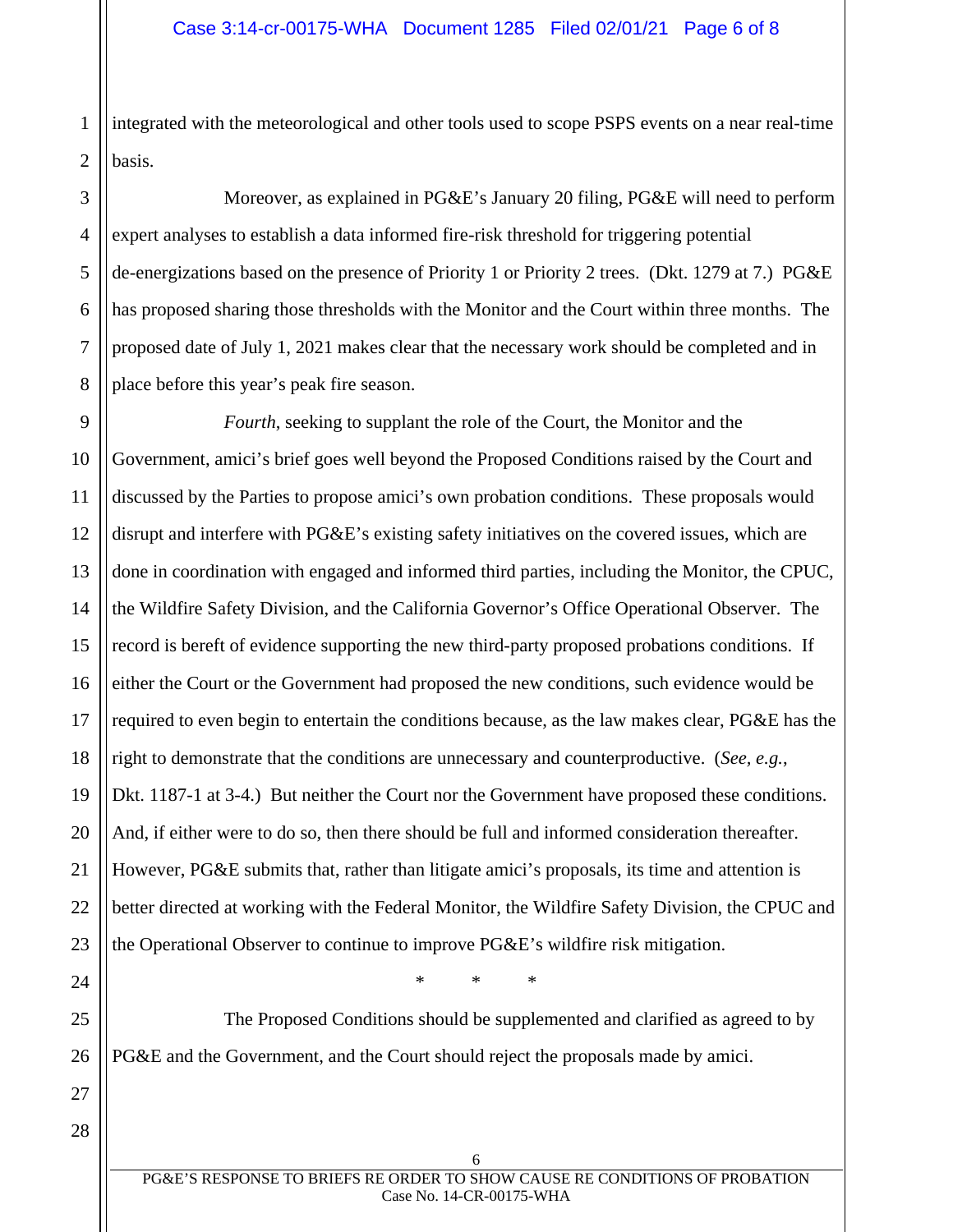#### Case 3:14-cr-00175-WHA Document 1285 Filed 02/01/21 Page 7 of 8

 PG&E'S RESPONSE TO BRIEFS RE ORDER TO SHOW CAUSE RE CONDITIONS OF PROBATION Case No. 14-CR-00175-WHA Dated: February 1, 2021 Respectfully Submitted, JENNER & BLOCK LLP By: /s/ Reid J. Schar Reid J. Schar (*pro hac vice*) CRAVATH, SWAINE & MOORE LLP By: /s/ Kevin J. Orsini Kevin J. Orsini (*pro hac vice*) CLARENCE DYER & COHEN LLP By: <u>/s/ Kate Dyer</u> Kate Dyer (Bar No. 171891) Attorneys for Defendant PACIFIC GAS AND ELECTRIC COMPANY